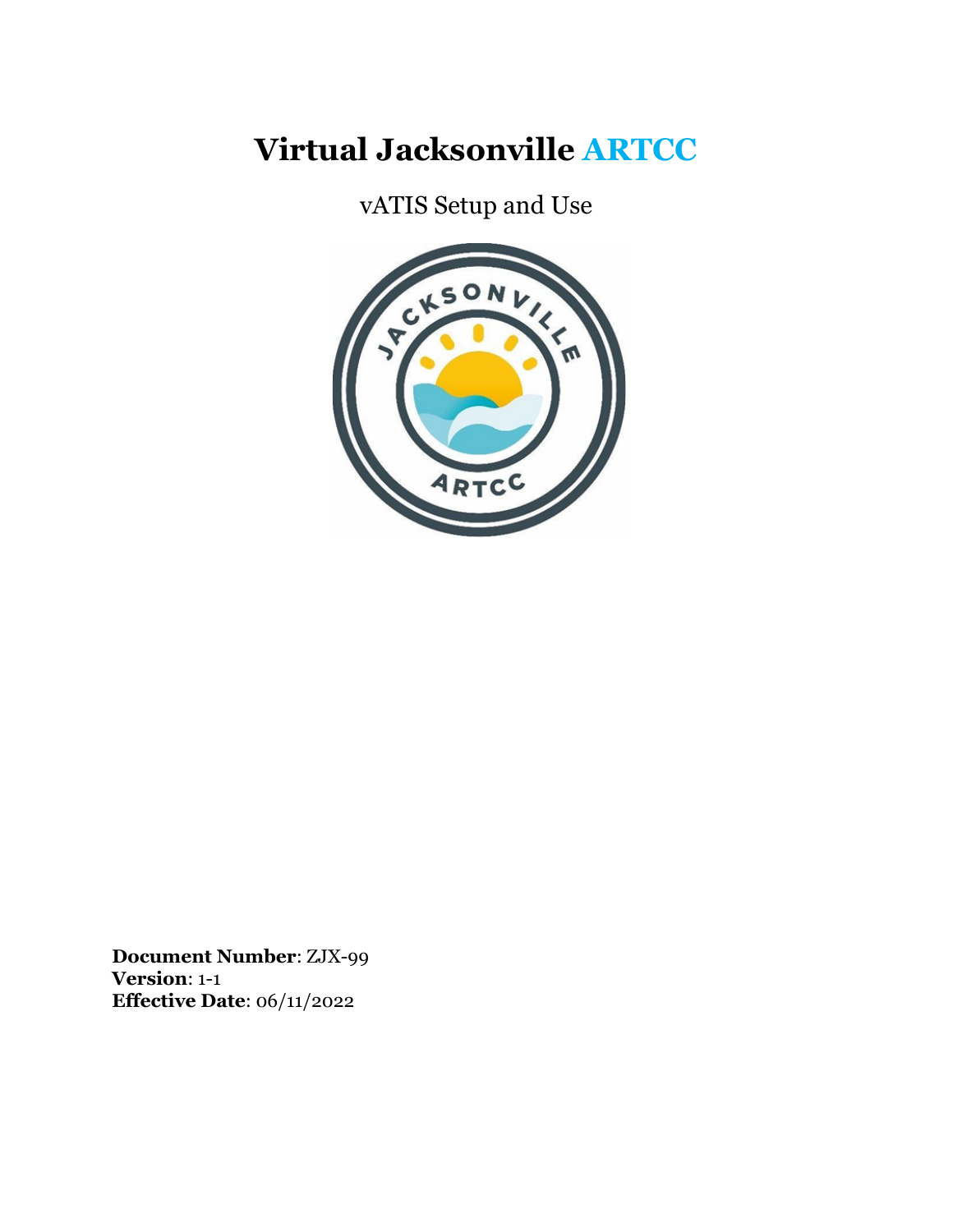This handbook establishes the procedures for the installation and use of vATIS. This code applies equally to staff, controllers, and VATSIM members. This document is considered a supplement to any VATSIM and VATSIM United States (VATUSA) policies, procedures, and documents. This document cancels all previous publications and policies and remains in effect until canceled VATSIM, VATUSA, or a subsequent publication of the administrative policy. This document's updates and modifications are published after the appropriate approval process and announcement to the Virtual Jacksonville ARTCC. The ATM, DATM, or their designee(s) will complete all updates and changes to this document.

Michael JBurke

Michael J. Burke

Air Traffic Manager

Virtual Jacksonville ARTCC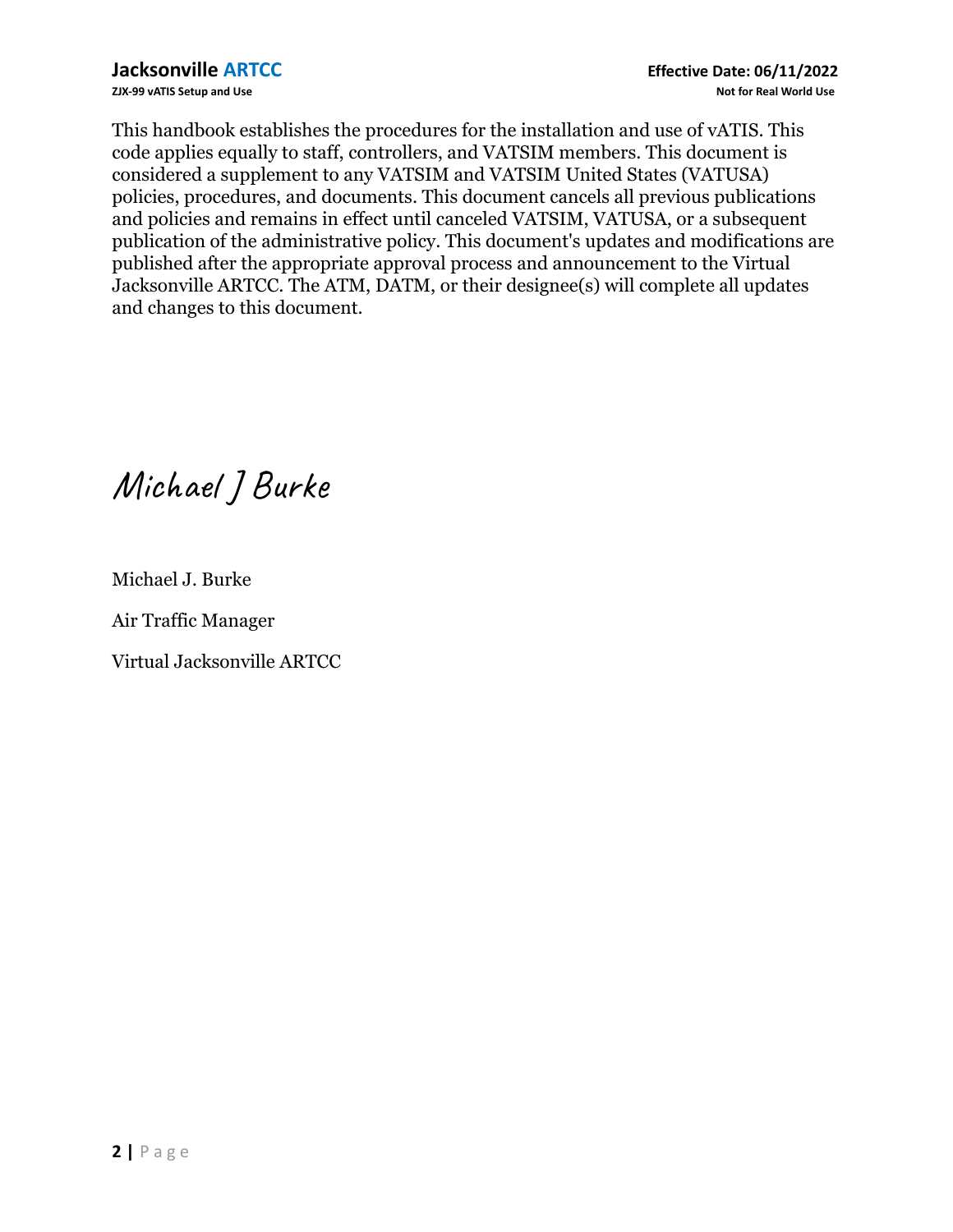**Jacksonville ARTCC Effective Date: 06/11/2022 ZJX-99 vATIS Setup and Use Not for Real World Use**

# **Explanation of Changes**

6/11/2022 Initial Release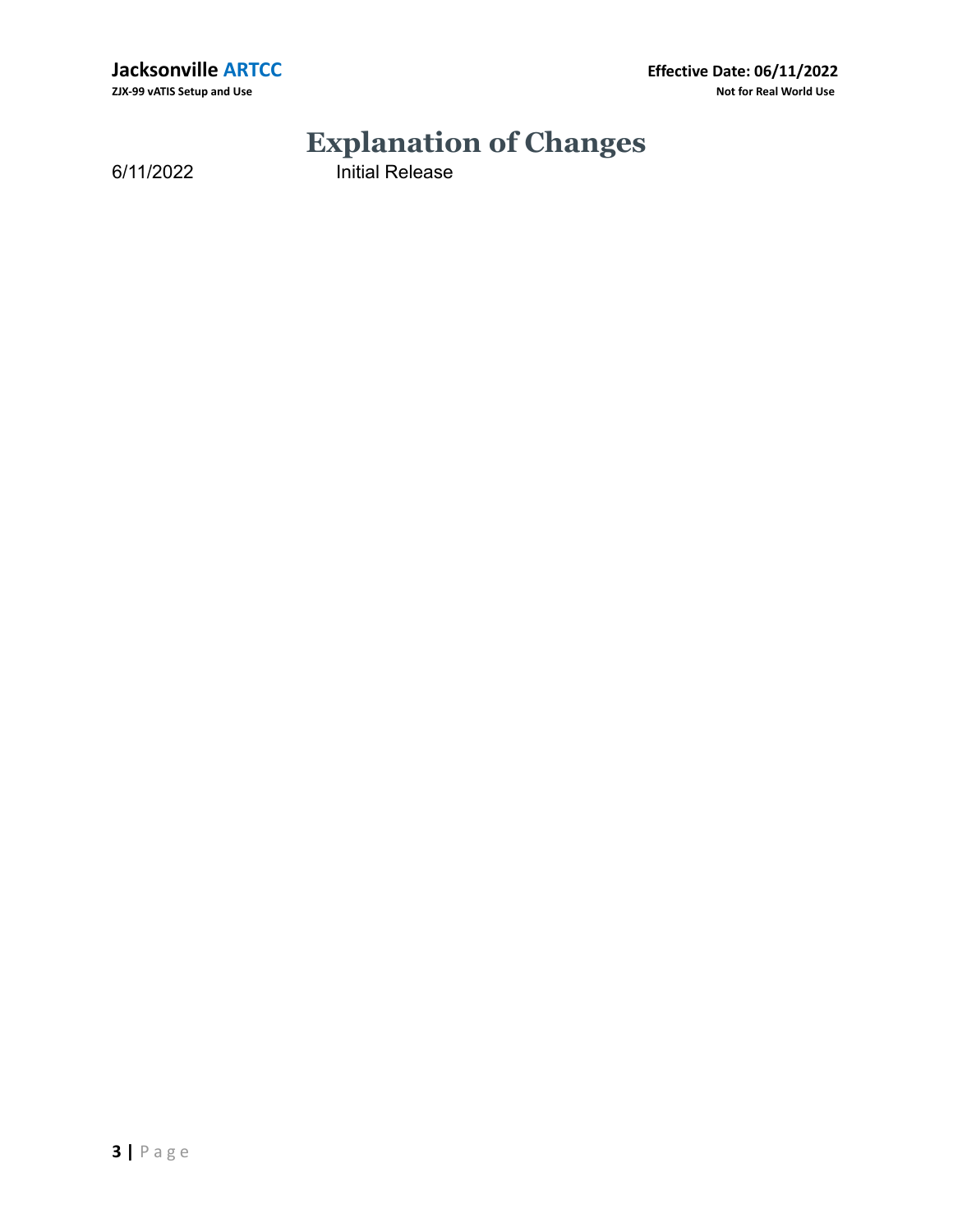# **TABLE OF CONTENTS**

- **Chapter 1: How to get it**
- **Chapter 2: How to use it**
- **Chapter 3: Food for thought**
- **Chapter 4: Voice ATIS Template**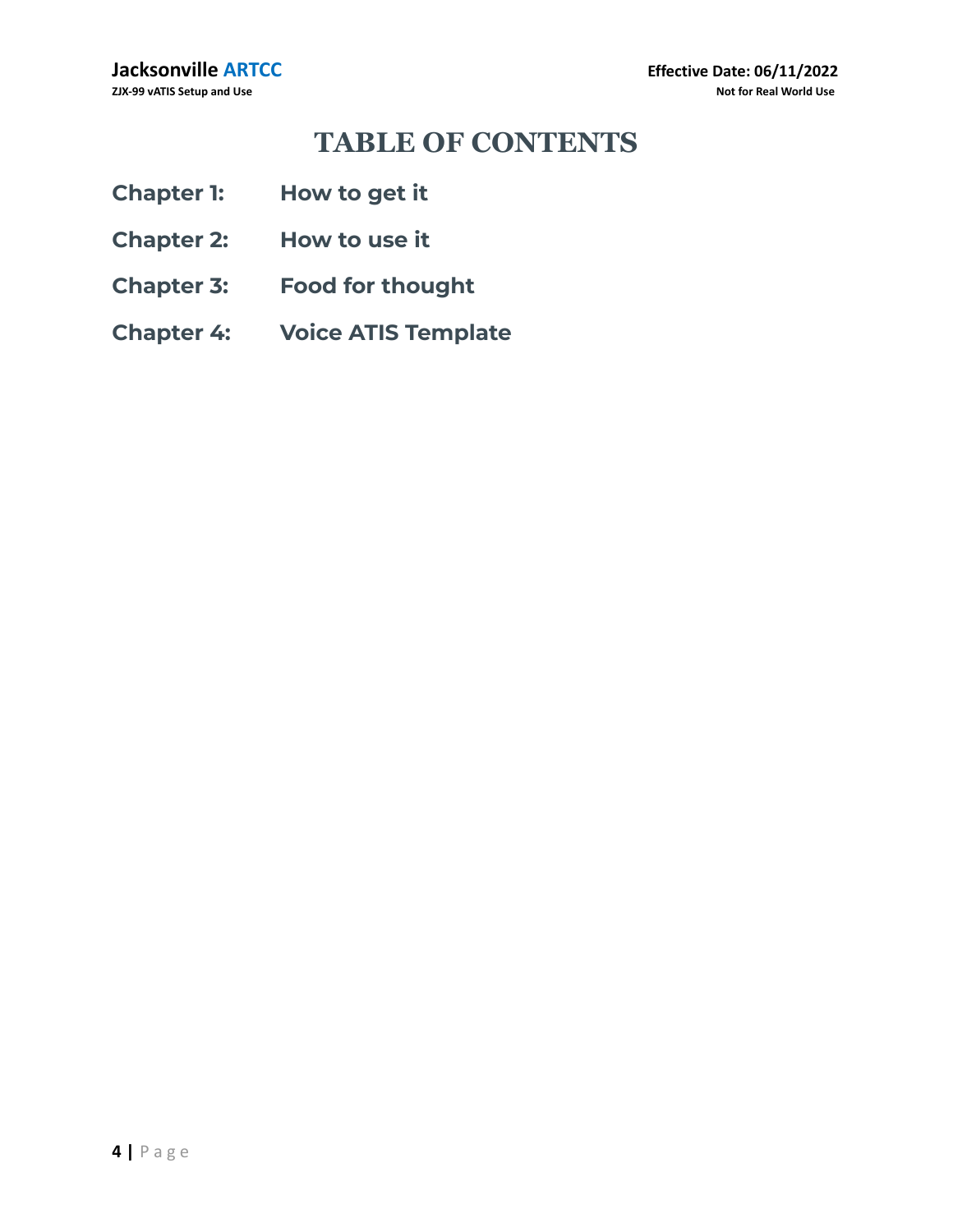# **Chapter 1: How to get it**

#### **1.1 Procedures**

- 1. Go to the vATIS website  $\frac{https://vatis.clowd.io/\#/}{$
- 2. Download version vATIS 4.0.0-beta.2
- 3. Follow installation instructions
- 4. Go to the vATIS section of the ZJX website <https://zjxartcc.org/documents/>
- 5. Import a profile.
- 6. For Jacksonville Center or Class C fields
	- a. To use an ATIS connected as JAX Center or to connect an ATIS at any of the SOP associated Class C fields as a CAB Controller, download the Jacksonville Center Profile.
- 7. For F11 Controllers
	- a. TO connect as an F11 controller, download the Central Florida TRACON profile.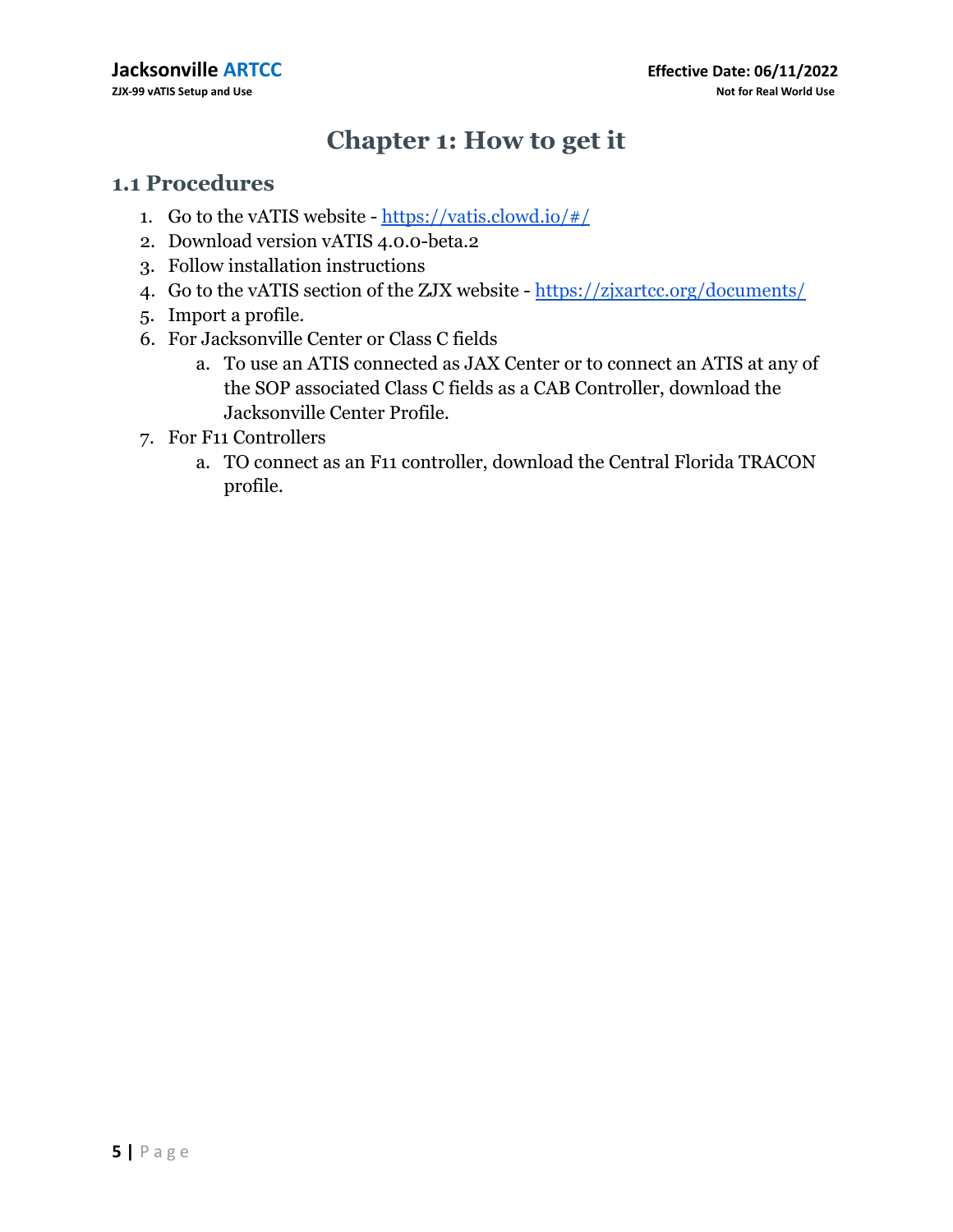## **Chapter 2: How to use it**

#### **1.1 Procedures**

- 1. Published Instructions: <https://vatis.clowd.io/#/?id=what-is-vatis>
- 2. Up to four (4) profiles can be transmitted by one controller during a session.
- 3. If controlling KMCO, the Departure and Arrival ATIS may be activated together.
- 4. Select the appropriate airport tab across the top.
- 5. Select the appropriate operations by using the drop down tab at the bottom.
- 6. The profile is now ready to connect. All of the initial appropriate information has been inserted into the profile.
- 7. You may check the output by adding the profile into Audio for VATSIM. Add a new frequency box, type in the airfield (i.e. KJAX\_ATIS). It will ask you for the frequency, type it in and select RX to receive. Verify what you hear is correct and appropriate.
- 8. The optional NOTAMS (if applicable) can be accessed or amended by clicking over the top of the word NOTAMS



- 9. Amendments can be made if needed by typing into the APPT COND and NOTAMS box. Please listen to the ATIS before making any changes in the NOTAMS. Much of the information is hidden in the Manage Profile Area.
- 10. LASHO (Land and Hold Short Operations) NOTAMS have been set up for KCHS, KDAB and KSAV in the NOTAMS section.
- 11. For those at airports with parallel runways, there are parsing issues where the synthesizer will not speak certain runway numbers such as 18R. It needs to stay fully written out to work correctly. Once this has been sorted out, it will be updated with the numerical syntax.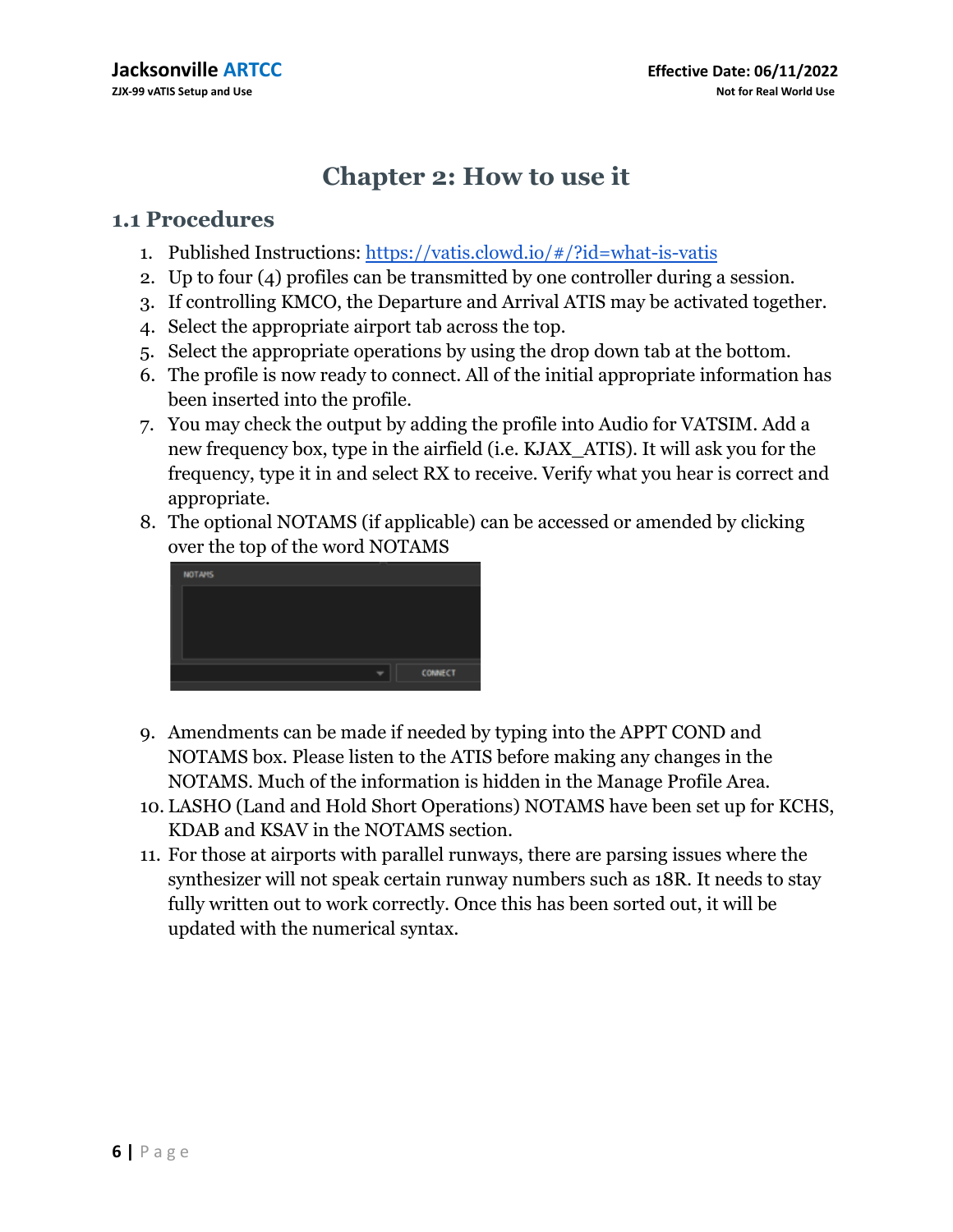## **Chapter 3: Food for thought**

#### **1.1 Procedures**

1. In the real world, a digital ATIS only exists at KMCO and KJAX in the ZJX ARTCC Airspace. The vATIS profiles are all digital ATIS products. If you are looking for realism for fields other than KMCO and KJAX, consider using the manual voice recorded ATIS. The instructions are noted above in the instruction link. This was the normal procedure before vATIS was adopted. Obviously, the digital version is convenient and allows a busy center controller to provide 4 ATIS frequencies without having to re-record them every hour.